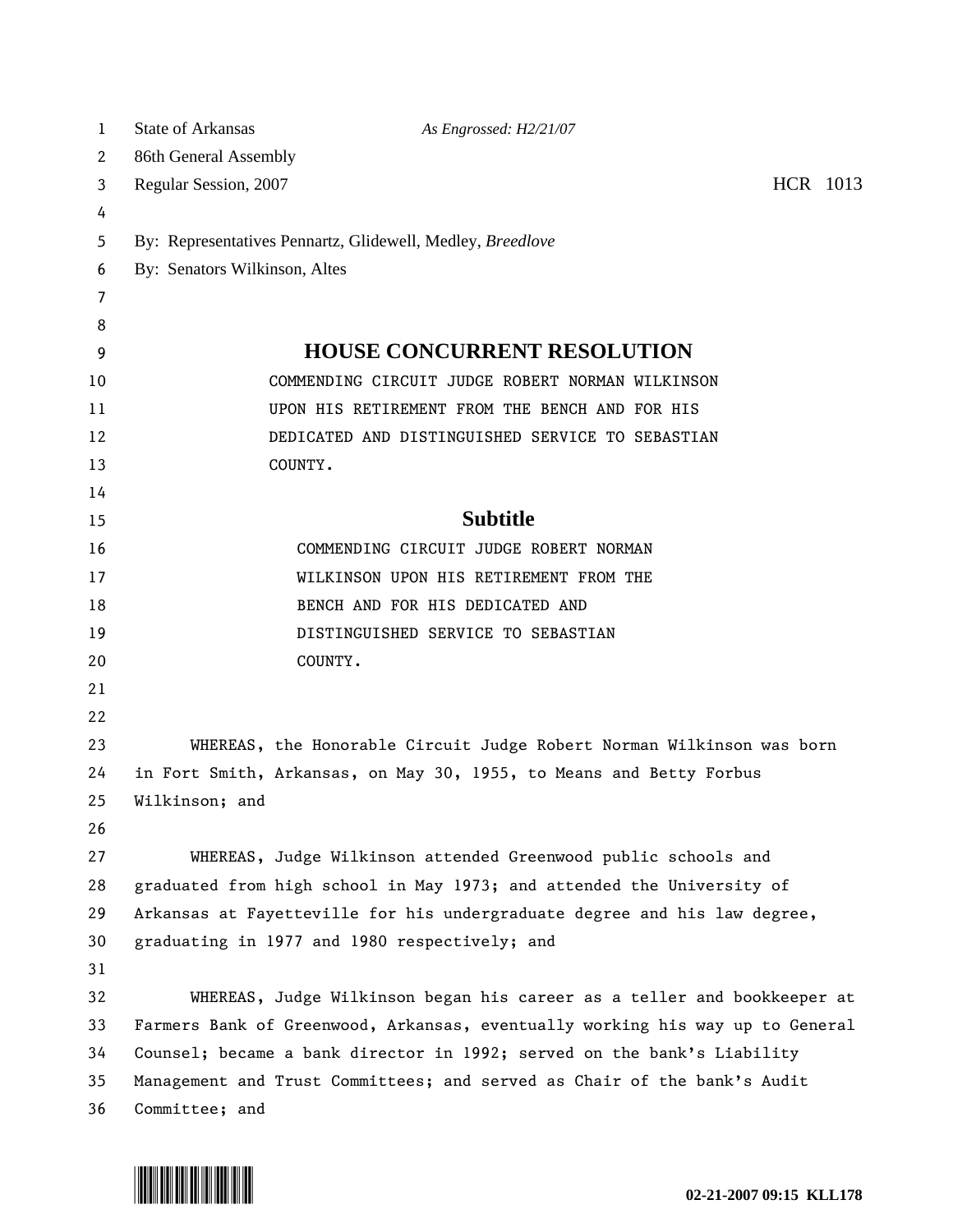1 2 WHEREAS, Judge Wilkinson was admitted to practice law in Arkansas in 3 1980; organized a private law firm in 1980; engaged in the practice of law 4 from 1980 until 1996; and is also a certified public accountant; and 5 6 WHEREAS, Judge Wilkinson was elected circuit/chancery judge in 1996, 7 serving Sebastian County, and retired in 2007; and 8 9 WHEREAS, Judge Wilkinson is a past Master of Sebastian Lodge in Fort 10 Smith, Arkansas; past president of the Downtown Sertoma Club in Fort Smith, 11 Arkansas; member of the Fort Smith Regional Chamber of Commerce; member of 12 the Fort Smith Boys Club Alumni Association; a former member of the Fort 13 Smith Art Center; and a member of the Goddard United Methodist Church in Fort 14 Smith, Arkansas; and 15 16 WHEREAS, Judge Wilkinson is a member of the Sebastian County Bar 17 Association; a member of the Arkansas Bar Association; a member of the 18 American Bar Association; and a member of the American Judges Association; 19 and 20 21 WHEREAS, Judge Wilkinson is professionally involved in the American 22 Institute of Certified Public Accountants, the Arkansas Society of Certified 23 Public Accountants, and the Western Arkansas Estate Planning Council; and 24 25 WHEREAS, Judge Wilkinson has served with distinction as an attorney and 26 a judge during his career and is admired by attorneys and litigants alike; 27 and has served his community and the State of Arkansas with tireless 28 dedication; and 29 30 WHEREAS, Judge Wilkinson has three (3) children, Christine Marie, 31 Jeffery Norman, and Jenny Catherine; and five (5) grandchildren, Callie 32 Casey, Cooper, Haley, and Raymond, 33 34 NOW THEREFORE, 35 BE IT RESOLVED BY THE HOUSE OF REPRESENTATIVES OF THE EIGHTY-SIXTH GENERAL 36 ASSEMBLY OF THE STATE OF ARKANSAS, THE SENATE CONCURRING THEREIN: